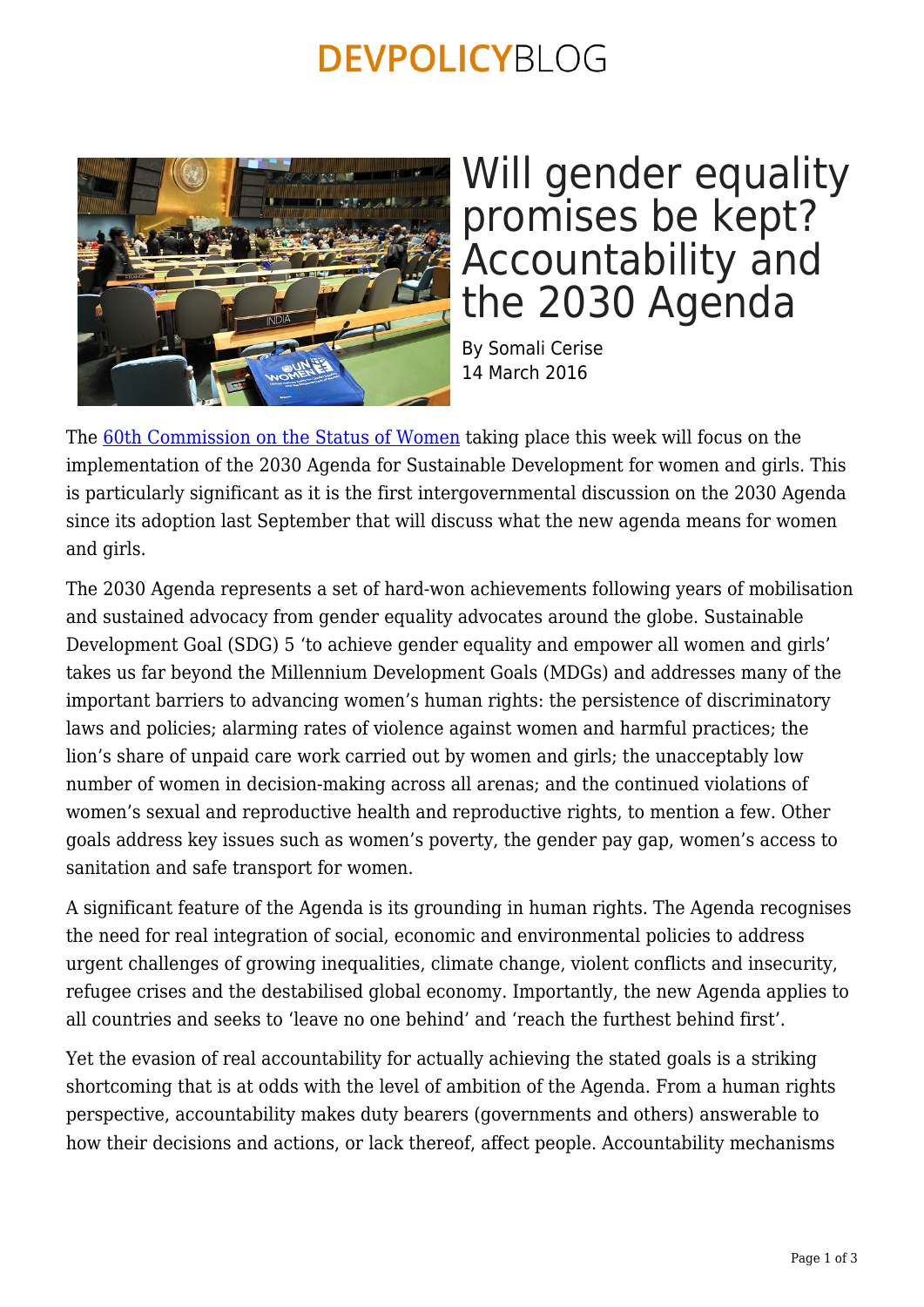## **DEVPOLICYBLOG**

can provide individuals or groups a process to seek redress for injustices and grievances, as well as a platform to identify good practices and systemic failures to inform policy-making and implementation. The tentative and 'voluntary' nature of follow-up and review in the 2030 Agenda means that there is no actual answerability for the promises made but not met, thus putting the whole Agenda at risk.

Without proper accountability, implementation will suffer; particularly for the most marginalised groups that the 2030 Agenda states it does not want to 'leave behind'. As was the case with the MDGs, the most challenging targets will remain off-track and there is risk of selectivity and fragmentation in implementation. Governments may cherry-pick or neglect issues because they are too contentious or perceived as 'not relevant' to national contexts. This is particularly worrying for gender equality given the interlinkages between the different areas and the need for a holistic approach. For example, improving women's health and education outcomes also requires addressing violence against women and girls.

The weak reflection of accountability in the 2030 Agenda was not for a lack of innovative ideas. Very early on in the discussions on the SDGs, the Office of the High Commissioner on Human Rights and Center for Economic and Social Rights called for a ['web of effective](http://www.ohchr.org/Documents/Publications/WhoWillBeAccountable.pdf) [accountability mechanisms'](http://www.ohchr.org/Documents/Publications/WhoWillBeAccountable.pdf) [pdf] that can hold all stakeholders to account, including governments, UN and the private sector. Many civil society organisations advocated for a reporting and peer review process that puts pressure on countries to implement the SDGs and incentivises positive results, drawing on the good practices of the [Universal Periodic](http://www.ohchr.org/EN/HRBodies/UPR/Pages/UPRMain.aspx) [Review](http://www.ohchr.org/EN/HRBodies/UPR/Pages/UPRMain.aspx) of the Human Rights Council. Some experts called for independent specialist experts to provide global assessments for specific areas that are difficult to monitor with quantitative data.

The Commission on the Status of Women has an important task to underline the significance of accountability for achieving the gender equality commitments in the Agenda. Governments must prioritise gender equality in setting up institutions, structures and whole of government policies for implementing and monitoring the Agenda. Women's organisations are rightly concerned with ensuring strong gender indicators to monitor progress on the SDG targets as well as capacity building to fill data gaps. Equally important is monitoring the process and policies of implementation on the ground. Some 22 countries have signed up to make voluntary presentations of their national implementation efforts at this year's High Level Political Forum. It will be vital to ensure that they systematically address gender equality issues.

We also need powerful ways of feeding the information generated from tracking progress and monitoring reports into the policy and political arenas at national, regional and global